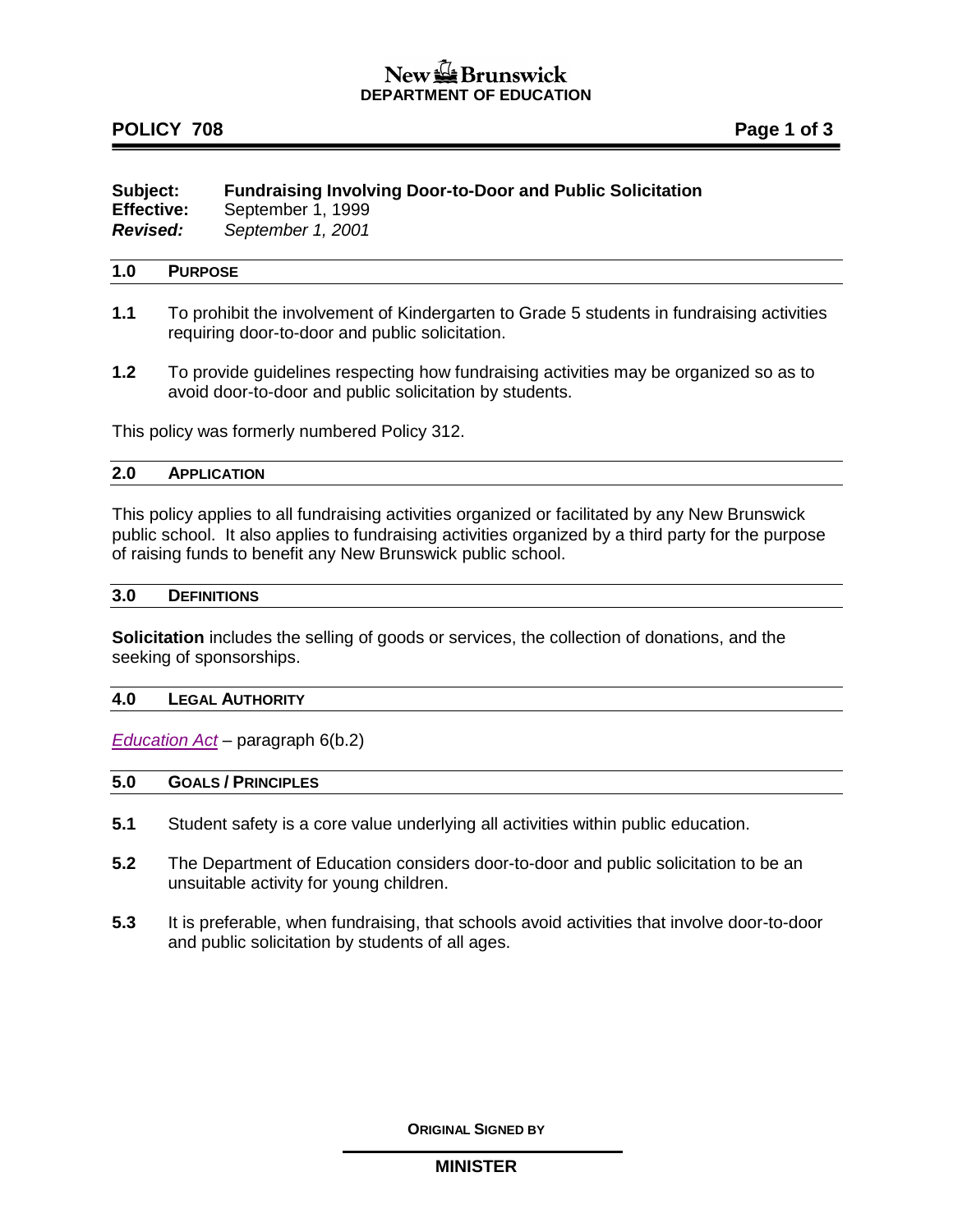# $\frac{1}{2}$  Brunswick **DEPARTMENT OF EDUCATION**

## **POLICY 708 Page 2 of 3**

#### **6.0 POLICY AND STANDARDS**

- **6.1** Students in Kindergarten to Grade 5 inclusive shall not participate in fundraising activities requiring door-to-door solicitation or solicitation in public places.
- **6.2** Students in Grades 6 through 12 may participate in fundraising activities involving doorto-door or public solicitation. Schools are, however, encouraged to find alternatives to this method of fundraising.
- **6.3** In accordance with [Policy 132](http://www2.gnb.ca/content/dam/gnb/Departments/ed/pdf/K12/policies-politiques/e/132A.pdf) Contribution of Resources by Parents, participation in fundraising activities is always voluntary and no student shall be compelled to participate in fundraising activities.

### **7.0 GUIDELINES**

- **7.1** When organizing or facilitating any fundraising activity that relies on some form of solicitation (i.e., sales, sponsorship, or donation collection), schools should:
	- (a) remind parents that Kindergarten to Grade 5 students are not permitted to solicit door-to-door or in public, and
	- (b) identify, to parents, ways in which the family can support the fundraising activity without having to engage in door-to-door or public solicitation.
- **7.2** A school wishing to facilitate a fundraising activity for an outside charitable organization:
	- (a) is encouraged to work with the charitable organization to find creative alternatives to door-to-door or public solicitation, and
	- (b) may assist the charitable organization by making fundraising materials available for the use of parents (e.g., making UNICEF boxes available to parents). Such facilitation should be undertaken only with the understanding that any door-todoor or public solicitation is undertaken by the parent or another adult, and not by students in Kindergarten through Grade 5.

### **8.0 DISTRICT EDUCATION COUNCIL POLICYMAKING**

- **8.1** These restrictions should be reflected in any district and school policies and procedures pertaining to fundraising.
- **8.2** Schools and school districts may develop policies and procedures that are more restrictive than the provincial policy.